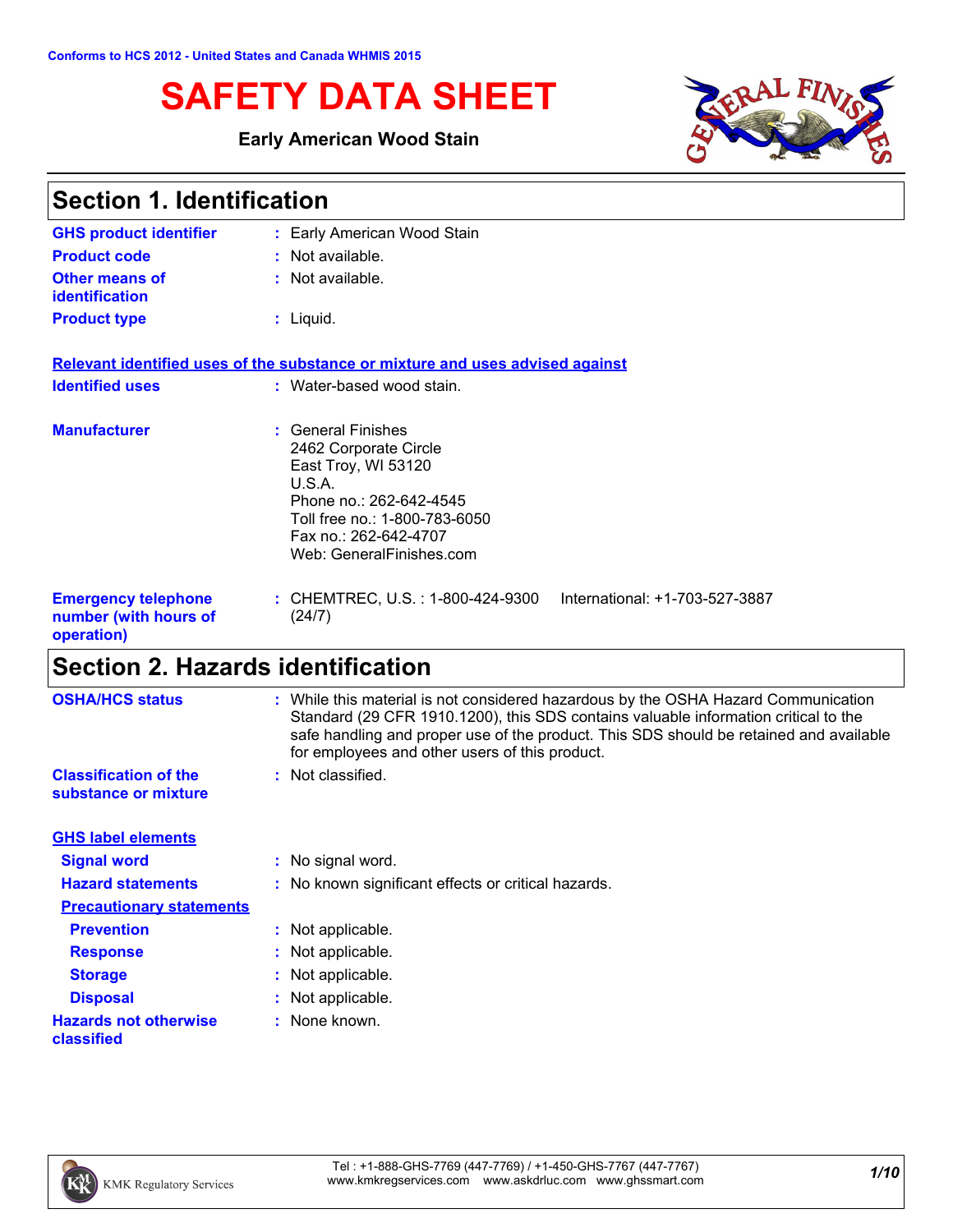

# **Section 3. Composition/information on ingredients**

**Substance/mixture :**

Mixture

**:** Not available.

**Other means of identification**

| <b>Ingredient name</b> |               | ⊧number |
|------------------------|---------------|---------|
| Propane-1,2-diol       | 1>3<br>≀ - ≤5 | 57-55-6 |

Any concentration shown as a range is to protect confidentiality or is due to batch variation.

**There are no additional ingredients present which, within the current knowledge of the supplier and in the concentrations applicable, are classified as hazardous to health or the environment and hence require reporting in this section.**

**Occupational exposure limits, if available, are listed in Section 8.**

## **Section 4. First aid measures**

**Description of necessary first aid measures**

| <b>Eye contact</b>  | : Immediately flush eyes with plenty of water, occasionally lifting the upper and lower<br>eyelids. Check for and remove any contact lenses. Get medical attention if irritation<br>occurs.                                                                                                                                                            |
|---------------------|--------------------------------------------------------------------------------------------------------------------------------------------------------------------------------------------------------------------------------------------------------------------------------------------------------------------------------------------------------|
| <b>Inhalation</b>   | : Remove victim to fresh air and keep at rest in a position comfortable for breathing. Get<br>medical attention if symptoms occur.                                                                                                                                                                                                                     |
| <b>Skin contact</b> | : Flush contaminated skin with plenty of water. Get medical attention if symptoms occur.                                                                                                                                                                                                                                                               |
| <b>Ingestion</b>    | : Wash out mouth with water. Remove victim to fresh air and keep at rest in a position<br>comfortable for breathing. If material has been swallowed and the exposed person is<br>conscious, give small quantities of water to drink. Do not induce vomiting unless<br>directed to do so by medical personnel. Get medical attention if symptoms occur. |

#### **Most important symptoms/effects, acute and delayed**

| <b>Potential acute health effects</b> |                                                     |
|---------------------------------------|-----------------------------------------------------|
| Eye contact                           | : No known significant effects or critical hazards. |
| <b>Inhalation</b>                     | : No known significant effects or critical hazards. |
| <b>Skin contact</b>                   | : No known significant effects or critical hazards. |
| <b>Ingestion</b>                      | : No known significant effects or critical hazards. |
| Over-exposure signs/symptoms          |                                                     |
| Eye contact                           | : No known significant effects or critical hazards. |
| <b>Inhalation</b>                     | : No known significant effects or critical hazards. |
| <b>Skin contact</b>                   | : No known significant effects or critical hazards. |
| <b>Ingestion</b>                      | : No known significant effects or critical hazards. |

#### **Indication of immediate medical attention and special treatment needed, if necessary**

| <b>Notes to physician</b>         | : Treat symptomatically. Contact poison treatment specialist immediately if large<br>quantities have been ingested or inhaled. |
|-----------------------------------|--------------------------------------------------------------------------------------------------------------------------------|
| <b>Specific treatments</b>        | : No specific treatment.                                                                                                       |
| <b>Protection of first-aiders</b> | No action shall be taken involving any personal risk or without suitable training.                                             |

#### **See toxicological information (Section 11)**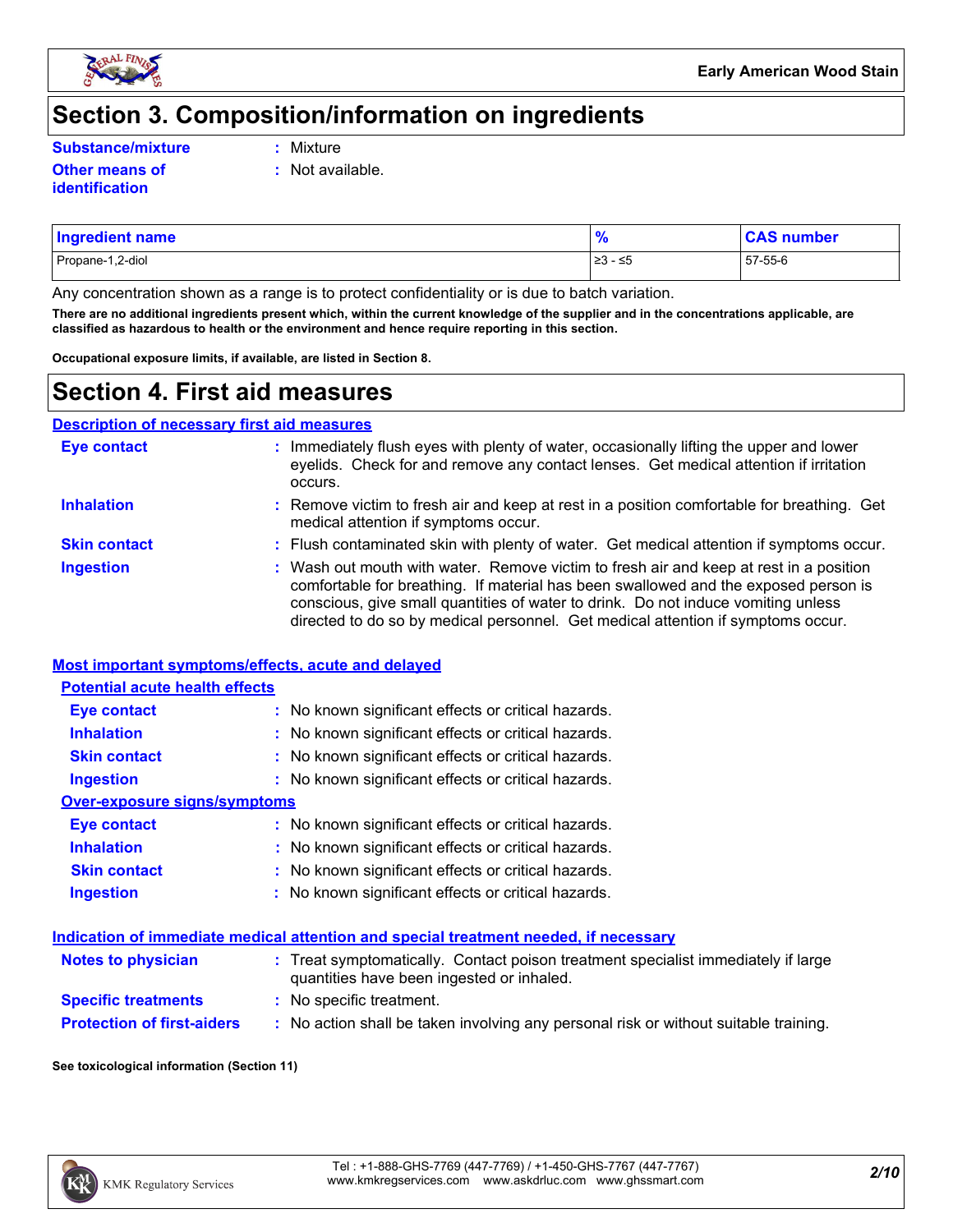

# **Section 5. Fire-fighting measures**

| <b>Extinguishing media</b>                               |                                                                                                                                                                                                     |
|----------------------------------------------------------|-----------------------------------------------------------------------------------------------------------------------------------------------------------------------------------------------------|
| <b>Suitable extinguishing</b><br>media                   | $\therefore$ In case of fire, use water spray (fog), foam, dry chemical or CO <sub>2</sub> .                                                                                                        |
| <b>Unsuitable extinguishing</b><br>media                 | : None known.                                                                                                                                                                                       |
| <b>Specific hazards arising</b><br>from the chemical     | : In a fire or if heated, a pressure increase will occur and the container may burst.                                                                                                               |
| <b>Hazardous thermal</b><br>decomposition products       | : Decomposition products may include the following materials:<br>carbon dioxide<br>carbon monoxide                                                                                                  |
| <b>Special protective actions</b><br>for fire-fighters   | : Promptly isolate the scene by removing all persons from the vicinity of the incident if<br>there is a fire. No action shall be taken involving any personal risk or without suitable<br>training. |
| <b>Special protective</b><br>equipment for fire-fighters | : Fire-fighters should wear appropriate protective equipment and self-contained breathing<br>apparatus (SCBA) with a full face-piece operated in positive pressure mode.                            |

# **Section 6. Accidental release measures**

| <b>Personal precautions, protective equipment and emergency procedures</b> |  |                                                                                                                                                                                                                                                                                                                                                                                                                                                                                                                                                                                            |  |
|----------------------------------------------------------------------------|--|--------------------------------------------------------------------------------------------------------------------------------------------------------------------------------------------------------------------------------------------------------------------------------------------------------------------------------------------------------------------------------------------------------------------------------------------------------------------------------------------------------------------------------------------------------------------------------------------|--|
| For non-emergency<br>personnel                                             |  | : No action shall be taken involving any personal risk or without suitable training.<br>Evacuate surrounding areas. Keep unnecessary and unprotected personnel from<br>entering. Do not touch or walk through spilled material. Put on appropriate personal<br>protective equipment.                                                                                                                                                                                                                                                                                                       |  |
| For emergency responders :                                                 |  | If specialized clothing is required to deal with the spillage, take note of any information in<br>Section 8 on suitable and unsuitable materials. See also the information in "For non-<br>emergency personnel".                                                                                                                                                                                                                                                                                                                                                                           |  |
| <b>Environmental precautions</b>                                           |  | : Avoid dispersal of spilled material and runoff and contact with soil, waterways, drains<br>and sewers. Inform the relevant authorities if the product has caused environmental<br>pollution (sewers, waterways, soil or air).                                                                                                                                                                                                                                                                                                                                                            |  |
| <b>Methods and materials for containment and cleaning up</b>               |  |                                                                                                                                                                                                                                                                                                                                                                                                                                                                                                                                                                                            |  |
| <b>Spill</b>                                                               |  | : Stop leak if without risk. Move containers from spill area. Prevent entry into sewers,<br>water courses, basements or confined areas. Wash spillages into an effluent treatment<br>plant or proceed as follows. Contain and collect spillage with non-combustible,<br>absorbent material e.g. sand, earth, vermiculite or diatomaceous earth and place in<br>container for disposal according to local regulations (see Section 13). Dispose of via a<br>licensed waste disposal contractor. Note: see Section 1 for emergency contact<br>information and Section 13 for waste disposal. |  |

# **Section 7. Handling and storage**

#### **Precautions for safe handling**

| <b>Protective measures</b>                       | : Put on appropriate personal protective equipment (see Section 8).                                                                                                                                                                                                    |
|--------------------------------------------------|------------------------------------------------------------------------------------------------------------------------------------------------------------------------------------------------------------------------------------------------------------------------|
| <b>Advice on general</b><br>occupational hygiene | : Eating, drinking and smoking should be prohibited in areas where this material is<br>handled, stored and processed. Workers should wash hands and face before eating,<br>drinking and smoking. See also Section 8 for additional information on hygiene<br>measures. |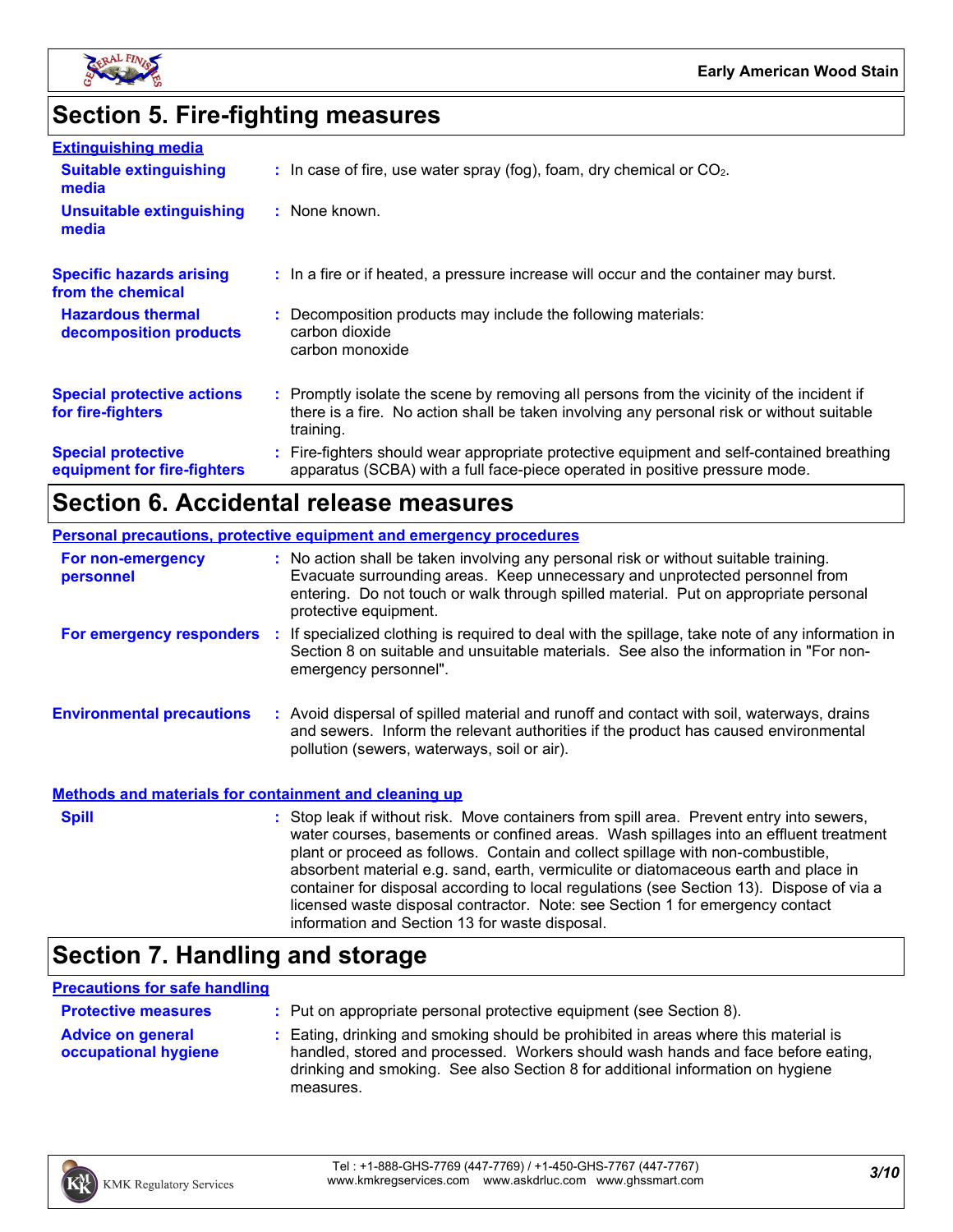

# **Section 7. Handling and storage**

|                          | <b>Conditions for safe storage, :</b> Store in accordance with local regulations. Store in original container protected from |
|--------------------------|------------------------------------------------------------------------------------------------------------------------------|
| including any            | direct sunlight in a dry, cool and well-ventilated area, away from incompatible materials                                    |
| <i>incompatibilities</i> | (see Section 10) and food and drink. Keep container tightly closed and sealed until                                          |
|                          | ready for use. Containers that have been opened must be carefully resealed and kept                                          |
|                          | upright to prevent leakage. Do not store in unlabeled containers. Use appropriate                                            |
|                          | containment to avoid environmental contamination. See Section 10 for incompatible                                            |
|                          | materials before handling or use.                                                                                            |

# **Section 8. Exposure controls/personal protection**

#### **Control parameters**

#### **United States**

#### **Occupational exposure limits**

| Ingredient name  | <b>Exposure limits</b>                                                    |
|------------------|---------------------------------------------------------------------------|
| Propane-1,2-diol | AIHA WEEL (United States, 10/2011).<br>TWA: 10 mg/m <sup>3</sup> 8 hours. |

#### **Canada**

#### **Occupational exposure limits**

| <b>Ingredient name</b> | <b>Exposure limits</b>                                                                                                                                                                                          |
|------------------------|-----------------------------------------------------------------------------------------------------------------------------------------------------------------------------------------------------------------|
| Propane-1,2-diol       | CA Ontario Provincial (Canada, 7/2015).<br>TWA: 10 mg/m <sup>3</sup> 8 hours. Form: Aerosol only<br>TWA: 155 mg/m <sup>3</sup> 8 hours. Form: Vapor and aerosol<br>TWA: 50 ppm 8 hours. Form: Vapor and aerosol |

| <b>Appropriate engineering</b><br><b>controls</b> | : Good general ventilation should be sufficient to control worker exposure to airborne<br>contaminants.                                                          |
|---------------------------------------------------|------------------------------------------------------------------------------------------------------------------------------------------------------------------|
| <b>Environmental exposure</b><br><b>controls</b>  | : Emissions from ventilation or work process equipment should be checked to ensure<br>they comply with the requirements of environmental protection legislation. |

| <b>Individual protection measures</b> |                                                                                                                                                                                                                                                                                                                                                                                                   |
|---------------------------------------|---------------------------------------------------------------------------------------------------------------------------------------------------------------------------------------------------------------------------------------------------------------------------------------------------------------------------------------------------------------------------------------------------|
| <b>Hygiene measures</b>               | : Wash hands, forearms and face thoroughly after handling chemical products, before<br>eating, smoking and using the lavatory and at the end of the working period.<br>Appropriate techniques should be used to remove potentially contaminated clothing.<br>Wash contaminated clothing before reusing. Ensure that eyewash stations and safety<br>showers are close to the workstation location. |
| <b>Eye/face protection</b>            | : Safety eyewear complying with an approved standard should be used when a risk<br>assessment indicates this is necessary to avoid exposure to liquid splashes, mists,<br>gases or dusts. If contact is possible, the following protection should be worn, unless<br>the assessment indicates a higher degree of protection: safety glasses with side-shields.                                    |
| <b>Skin protection</b>                |                                                                                                                                                                                                                                                                                                                                                                                                   |
| <b>Hand protection</b>                | : Chemical-resistant, impervious gloves complying with an approved standard should be<br>worn at all times when handling chemical products if a risk assessment indicates this is<br>necessary.                                                                                                                                                                                                   |
| <b>Body protection</b>                | : Personal protective equipment for the body should be selected based on the task being<br>performed and the risks involved and should be approved by a specialist before<br>handling this product.                                                                                                                                                                                               |
| <b>Other skin protection</b>          | : Appropriate footwear and any additional skin protection measures should be selected<br>based on the task being performed and the risks involved and should be approved by a<br>specialist before handling this product.                                                                                                                                                                         |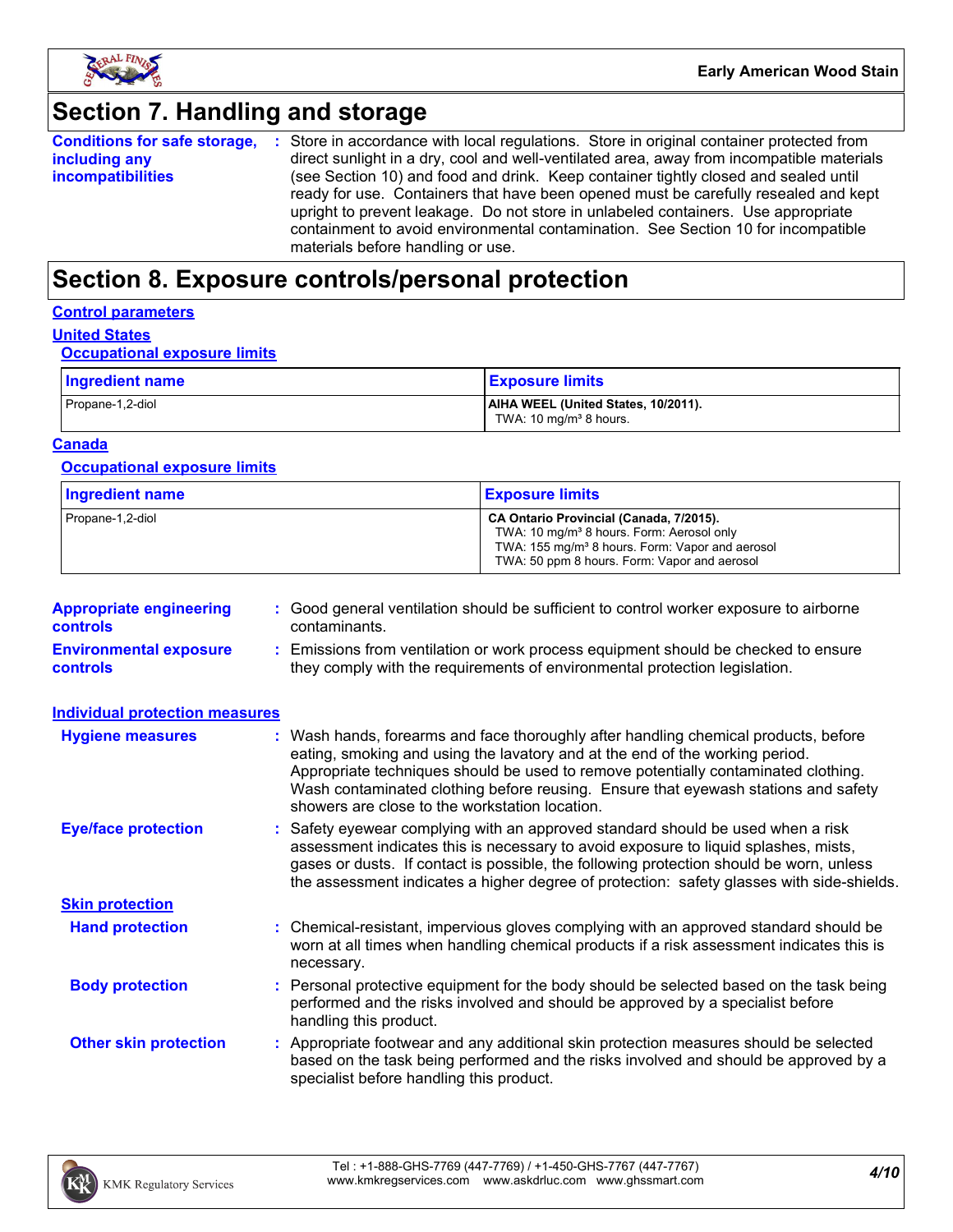

### **Section 8. Exposure controls/personal protection**

Based on the hazard and potential for exposure, select a respirator that meets the appropriate standard or certification. Respirators must be used according to a respiratory protection program to ensure proper fitting, training, and other important aspects of use.

# **Section 9. Physical and chemical properties**

| <b>Appearance</b>                                 |    |                     |
|---------------------------------------------------|----|---------------------|
| <b>Physical state</b>                             |    | Liquid. [Viscous.]  |
| <b>Color</b>                                      |    | Brown.              |
| Odor                                              |    | Not available.      |
| <b>Odor threshold</b>                             |    | Not available.      |
| рH                                                |    | 8 to 9              |
| <b>Melting point</b>                              |    | Not available.      |
| <b>Boiling point</b>                              |    | Not available.      |
| <b>Flash point</b>                                |    | Not available.      |
| <b>Evaporation rate</b>                           |    | Not available.      |
| <b>Flammability (solid, gas)</b>                  |    | Not available.      |
| Lower and upper explosive<br>(flammable) limits   |    | Not available.      |
| <b>Vapor pressure</b>                             |    | Not available.      |
| <b>Vapor density</b>                              |    | Not available.      |
| <b>Relative density</b>                           |    | 1.03                |
| <b>Solubility</b>                                 |    | : Soluble in water. |
| <b>Partition coefficient: n-</b><br>octanol/water |    | Not available.      |
| <b>Auto-ignition temperature</b>                  |    | Not available.      |
| <b>Decomposition temperature</b>                  |    | Not available.      |
| <b>Viscosity</b>                                  |    | Not available.      |
| <b>VOC content</b>                                |    | 173.266 g/L         |
| Flow time (ISO 2431)                              | ř, | Not available.      |

# **Section 10. Stability and reactivity**

| <b>Reactivity</b>                            | : No specific test data related to reactivity available for this product or its ingredients.              |
|----------------------------------------------|-----------------------------------------------------------------------------------------------------------|
| <b>Chemical stability</b>                    | : The product is stable.                                                                                  |
| <b>Possibility of hazardous</b><br>reactions | : Under normal conditions of storage and use, hazardous reactions will not occur.                         |
| <b>Conditions to avoid</b>                   | : Protect from freezing.                                                                                  |
| <b>Incompatible materials</b>                | : Reactive or incompatible with the following materials: oxidizing materials.                             |
| <b>Hazardous decomposition</b><br>products   | : Under normal conditions of storage and use, hazardous decomposition products should<br>not be produced. |

*5/10* Tel : +1-888-GHS-7769 (447-7769) / +1-450-GHS-7767 (447-7767) www.kmkregservices.com www.askdrluc.com www.ghssmart.com

**Respiratory protection :**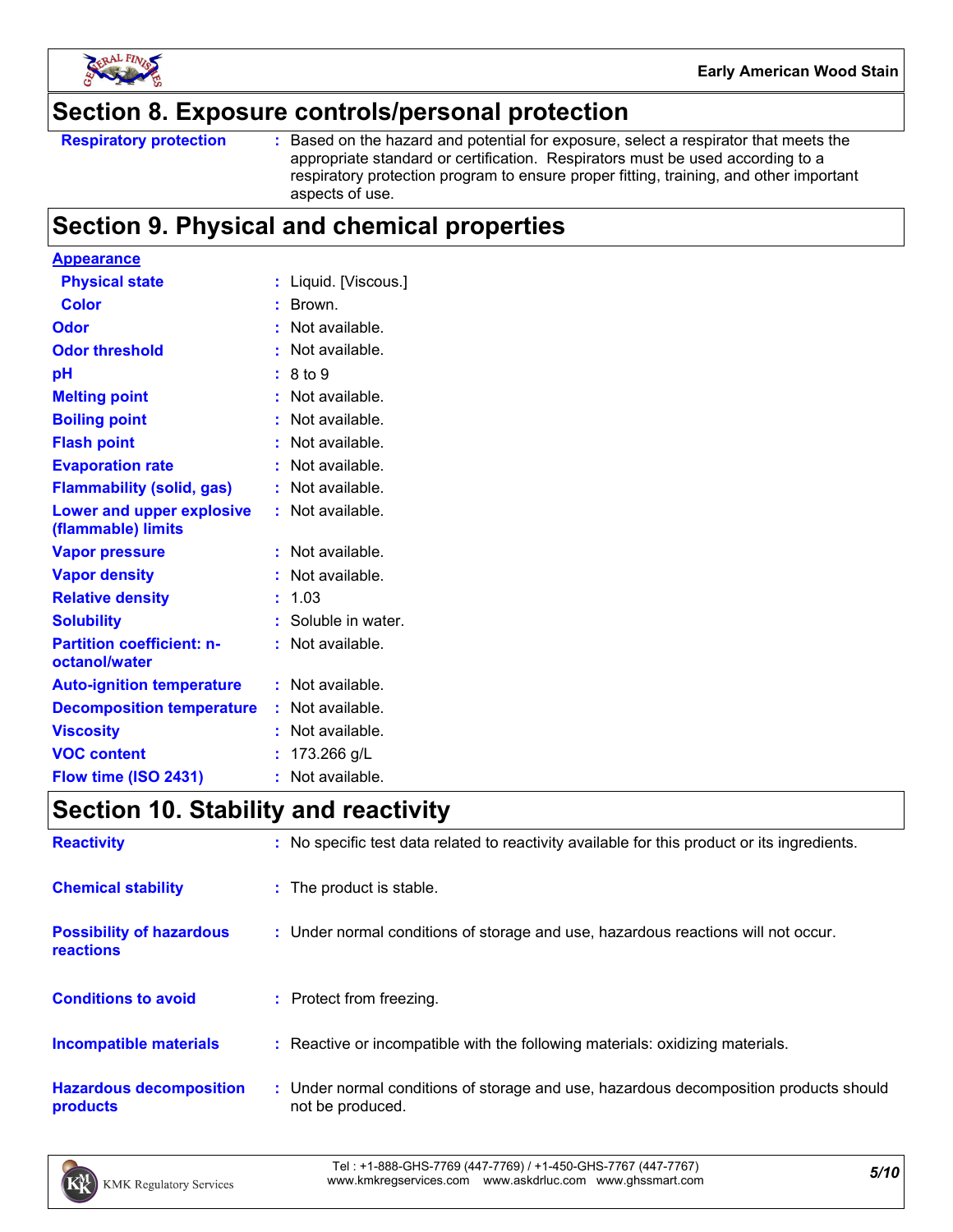

# **Section 11. Toxicological information**

### **Information on toxicological effects**

#### **Acute toxicity**

| <b>Product/ingredient name</b> | <b>Result</b>            | <b>Species</b> | <b>Dose</b>            | <b>Exposure</b> |  |
|--------------------------------|--------------------------|----------------|------------------------|-----------------|--|
| Propane-1,2-diol               | LD50 Dermal<br>LD50 Oral | Rabbit<br>Rat  | 20800 mg/kg<br>20 g/kg |                 |  |

#### **Irritation/Corrosion**

| <b>Product/ingredient name</b> | <b>Result</b>                                | <b>Species</b>   | <b>Score</b> | <u>  Exposure</u>         | <b>Observation</b> |
|--------------------------------|----------------------------------------------|------------------|--------------|---------------------------|--------------------|
| Propane-1,2-diol               | Eves - Mild irritant<br>Eves - Mild irritant | Rabbit<br>Rabbit |              | 24 hours 500 mg<br>100 mg |                    |
|                                |                                              |                  |              |                           |                    |

#### **Sensitization**

There is no data available.

#### **Mutagenicity**

There is no data available.

#### **Carcinogenicity**

There is no data available.

#### **Reproductive toxicity**

There is no data available.

#### **Teratogenicity**

There is no data available.

#### **Specific target organ toxicity (single exposure)**

There is no data available.

#### **Specific target organ toxicity (repeated exposure)**

There is no data available.

#### **Aspiration hazard**

There is no data available.

| Information on the likely<br>routes of exposure | : Dermal contact. Eye contact. Inhalation. Ingestion. |
|-------------------------------------------------|-------------------------------------------------------|
| <b>Potential acute health effects</b>           |                                                       |
| <b>Eye contact</b>                              | : No known significant effects or critical hazards.   |
| <b>Inhalation</b>                               | : No known significant effects or critical hazards.   |
| <b>Skin contact</b>                             | : No known significant effects or critical hazards.   |

#### **Ingestion :** No known significant effects or critical hazards.

|                    | Symptoms related to the physical, chemical and toxicological characteristics |  |
|--------------------|------------------------------------------------------------------------------|--|
| <b>Eve contact</b> | : No known significant effects or critical hazards.                          |  |

- **Skin contact Inhalation** No known significant effects or critical hazards. **:** No known significant effects or critical hazards. **:**
- **Ingestion** No known significant effects or critical hazards. **:**

#### **Delayed and immediate effects and also chronic effects from short and long term exposure**

| <b>Short term exposure</b>                   |                                                     |
|----------------------------------------------|-----------------------------------------------------|
| <b>Potential immediate</b><br><b>effects</b> | : No known significant effects or critical hazards. |
| <b>Potential delaved effects</b>             | : No known significant effects or critical hazards. |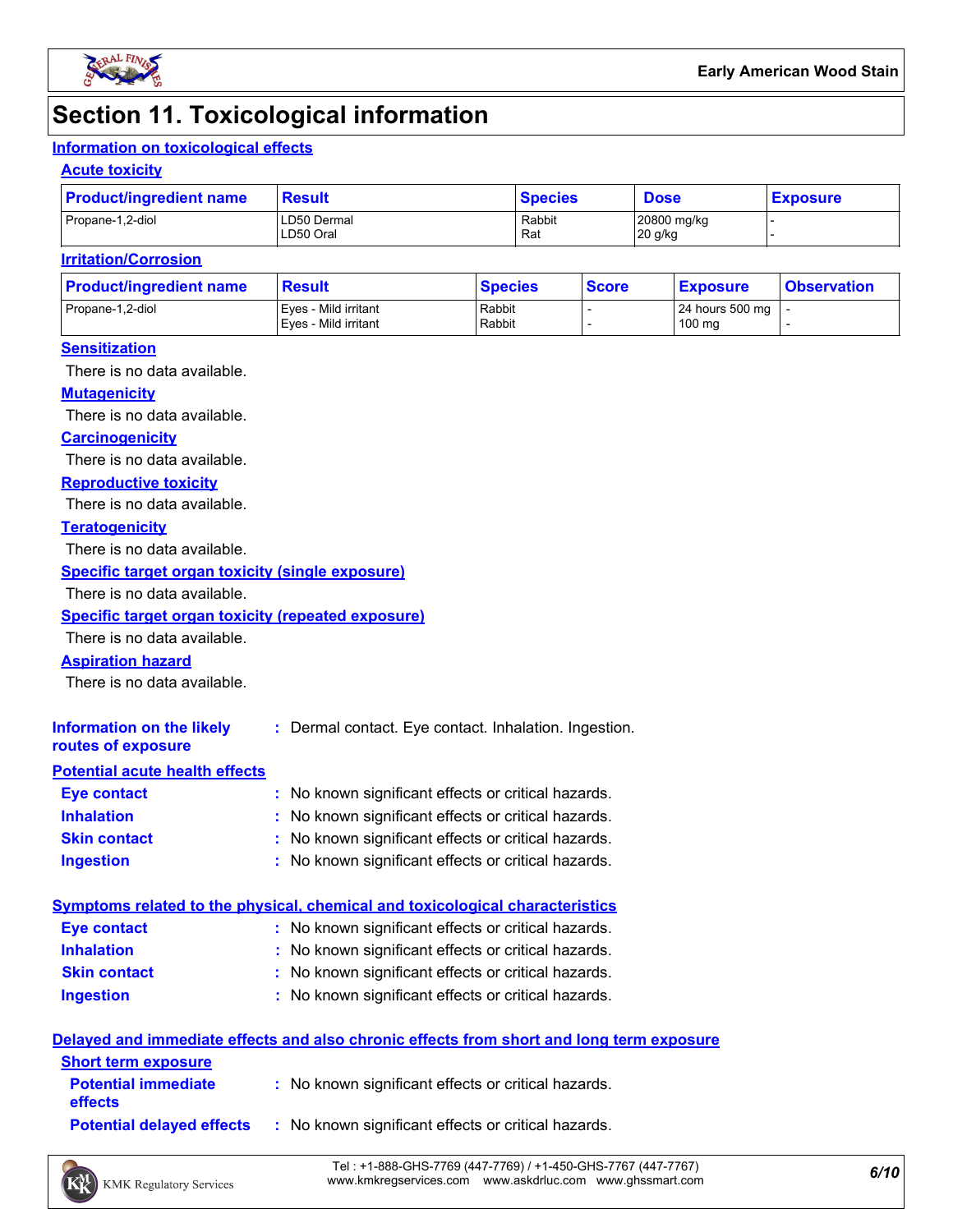

# **Section 11. Toxicological information**

| <b>Long term exposure</b>               |                                                     |
|-----------------------------------------|-----------------------------------------------------|
| <b>Potential immediate</b><br>effects   | : No known significant effects or critical hazards. |
| <b>Potential delayed effects</b>        | : No known significant effects or critical hazards. |
| <b>Potential chronic health effects</b> |                                                     |
| <b>General</b>                          | : No known significant effects or critical hazards. |
| <b>Carcinogenicity</b>                  | : No known significant effects or critical hazards. |
| <b>Mutagenicity</b>                     | : No known significant effects or critical hazards. |
| <b>Teratogenicity</b>                   | : No known significant effects or critical hazards. |
| <b>Developmental effects</b>            | : No known significant effects or critical hazards. |
| <b>Fertility effects</b>                | : No known significant effects or critical hazards. |

#### **Numerical measures of toxicity**

#### **Acute toxicity estimates**

There is no data available.

# **Section 12. Ecological information**

#### **Toxicity**

| <b>Product/ingredient name</b> | <b>Result</b>                       | <b>Species</b>                   | <b>Exposure</b> |
|--------------------------------|-------------------------------------|----------------------------------|-----------------|
| Propane-1,2-diol               | Acute EC50 >110 ppm Fresh water     | I Daphnia - Daphnia magna        | 48 hours        |
|                                | Acute LC50 1020000 ug/L Fresh water | Crustaceans - Ceriodaphnia dubia | 48 hours        |
|                                | Acute LC50 710000 ug/L Fresh water  | Fish - Pimephales promelas       | 96 hours        |

#### **Persistence and degradability**

There is no data available.

#### **Bioaccumulative potential**

| <b>Product/ingredient name</b> | $LogPow$ | <b>DAC</b><br><b>DUI</b> | <b>Potential</b> |
|--------------------------------|----------|--------------------------|------------------|
| Propane-1,2-diol               | 07، ا    |                          | l low            |

#### **Mobility in soil**

| <b>Soil/water partition</b> | : Not available. |
|-----------------------------|------------------|
| <b>coefficient (Koc)</b>    |                  |

#### **Other adverse effects** : No known significant effects or critical hazards.

### **Section 13. Disposal considerations**

**Disposal methods :**

The generation of waste should be avoided or minimized wherever possible. Disposal of this product, solutions and any by-products should comply with the requirements of environmental protection and waste disposal legislation and any regional local authority requirements. Dispose of surplus and non-recyclable products via a licensed waste disposal contractor. Waste should not be disposed of untreated to the sewer unless fully compliant with the requirements of all authorities with jurisdiction. Waste packaging should be recycled. Incineration or landfill should only be considered when recycling is not feasible. This material and its container must be disposed of in a safe way. Empty containers or liners may retain some product residues. Avoid dispersal of spilled

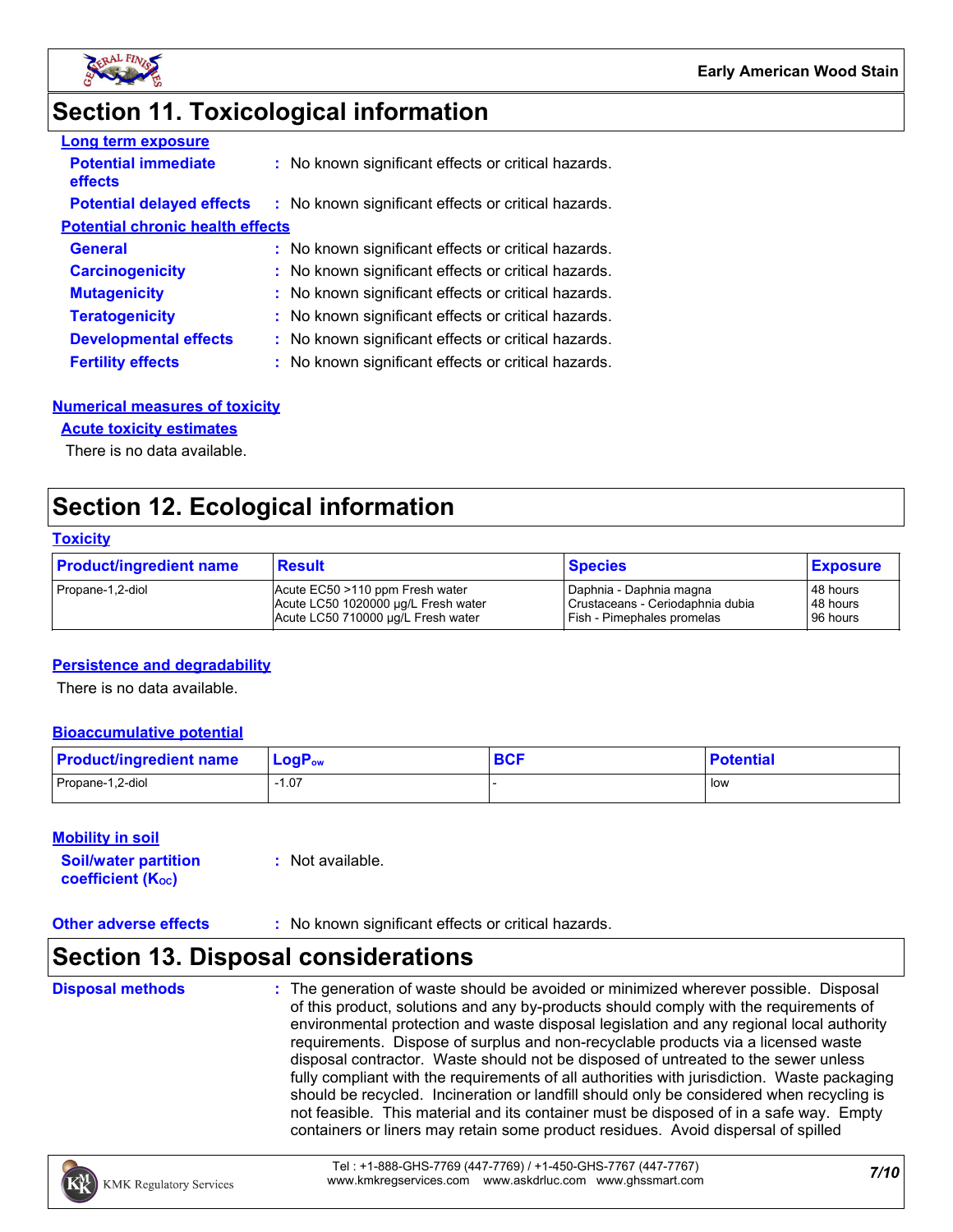

## **Section 13. Disposal considerations**

material and runoff and contact with soil, waterways, drains and sewers.

# **Section 14. Transport information**

|                                      | <b>DOT Classification</b> | <b>TDG Classification</b> | <b>IMDG</b>    | <b>IATA</b>    |
|--------------------------------------|---------------------------|---------------------------|----------------|----------------|
| <b>UN number</b>                     | Not regulated.            | Not regulated.            | Not regulated. | Not regulated. |
| <b>UN proper</b><br>shipping name    |                           |                           |                |                |
| <b>Transport</b><br>hazard class(es) |                           | -                         |                |                |
| <b>Packing group</b>                 |                           |                           |                |                |
| <b>Environmental</b><br>hazards      | No.                       | No.                       | No.            | No.            |

**AERG :** Not applicable.

**Special precautions for user Transport within user's premises:** always transport in closed containers that are **:** upright and secure. Ensure that persons transporting the product know what to do in the event of an accident or spillage.

# **Section 15. Regulatory information**

| <b>U.S. Federal regulations</b>                                                   | : TSCA 8(a) PAIR: Octamethylcyclotetrasiloxane; Poly(oxy-1,2-ethanediyl), $\alpha$ -[(1,1,3,3-<br>tetramethylbutyl)phenyl]-ω-hydroxy-; Poly(oxy-1,2-ethanediyl), α-[4-(1,1,3,3-<br>tetramethylbutyl)phenyl]-ω-hydroxy- |
|-----------------------------------------------------------------------------------|------------------------------------------------------------------------------------------------------------------------------------------------------------------------------------------------------------------------|
|                                                                                   | <b>TSCA 8(a) CDR Exempt/Partial exemption: Not determined</b>                                                                                                                                                          |
|                                                                                   | United States inventory (TSCA 8b): All components are listed or exempted.                                                                                                                                              |
|                                                                                   | Commerce control list precursor: 2,2',2"-Nitrilotriethanol                                                                                                                                                             |
|                                                                                   | Clean Water Act (CWA) 311: Propionic acid; Propylene oxide; Cyclohexane                                                                                                                                                |
| <b>Clean Air Act Section 112</b><br>(b) Hazardous Air<br><b>Pollutants (HAPS)</b> | : Listed                                                                                                                                                                                                               |
| <b>Clean Air Act Section 602</b><br><b>Class I Substances</b>                     | : Not listed                                                                                                                                                                                                           |
| <b>Clean Air Act Section 602</b><br><b>Class II Substances</b>                    | : Not listed                                                                                                                                                                                                           |
| <b>DEA List I Chemicals</b><br>(Precursor Chemicals)                              | : Not listed                                                                                                                                                                                                           |
| <b>DEA List II Chemicals</b><br><b>(Essential Chemicals)</b>                      | : Not listed                                                                                                                                                                                                           |
| <b>SARA 302/304</b>                                                               |                                                                                                                                                                                                                        |
| <b>Composition/information on ingredients</b>                                     |                                                                                                                                                                                                                        |

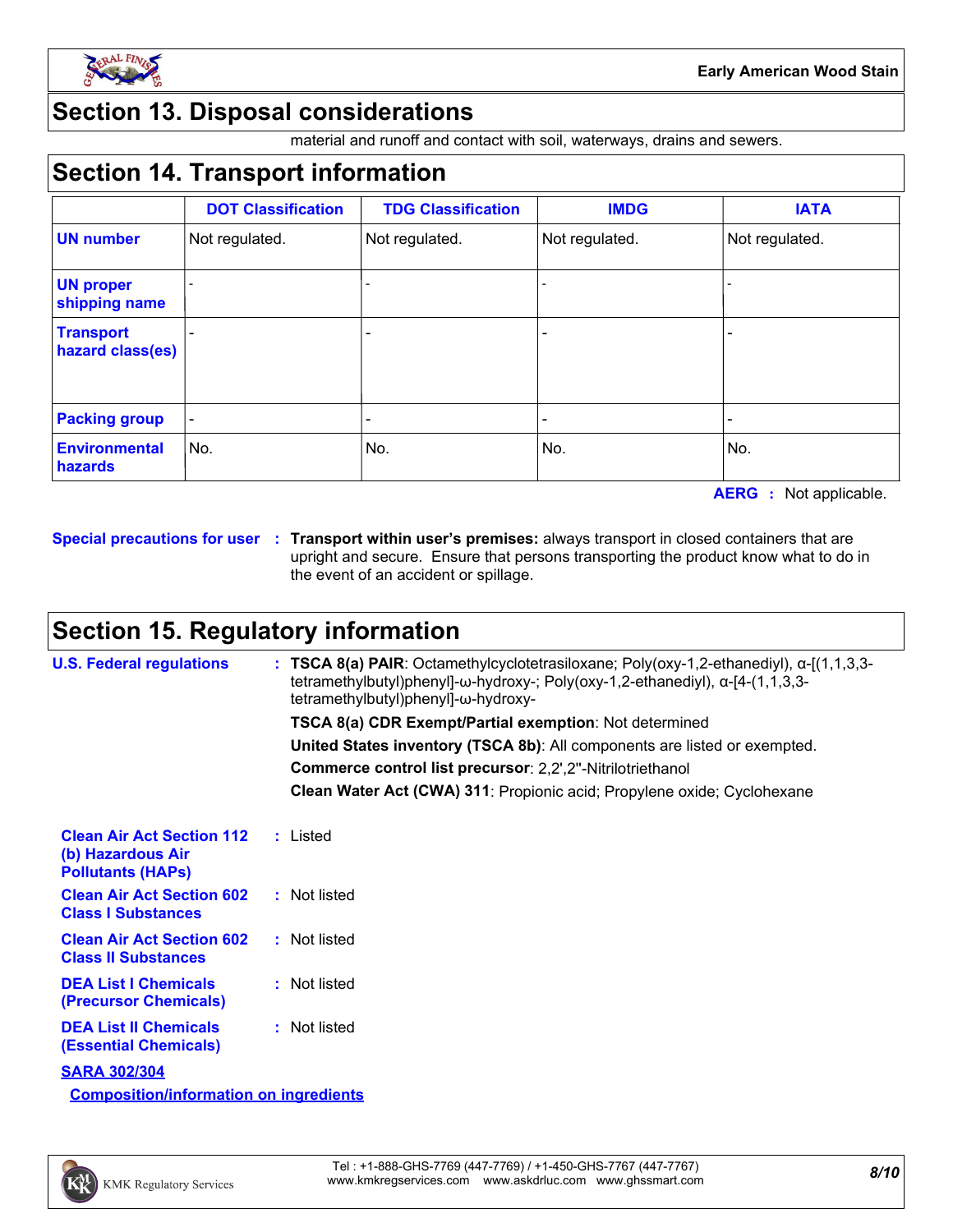

# **Section 15. Regulatory information**

|                 |            | <b>SARA 302 TPQ</b> |           | <b>SARA 304 RQ</b> |           |
|-----------------|------------|---------------------|-----------|--------------------|-----------|
| <b>Name</b>     | <b>EHS</b> | (lbs)               | (gallons) | (lbs)              | (gallons) |
| Hydrazine       | Yes.       | 1000                | 119.9     |                    | 0.12      |
| Ethylene oxide  | Yes.       | 1000                |           | 10                 |           |
| Propylene oxide | Yes.       | 10000               | 1444.3    | 100                | 14.4      |

**SARA 304 RQ :** 3902197.6 lbs / 1771597.7 kg [454375.3 gal / 1719997.8 L]

#### **SARA 311/312**

**Classification :** Not applicable.

#### **Composition/information on ingredients**

| <b>Name</b>      | <b>Classification</b>                            |
|------------------|--------------------------------------------------|
| Propane-1,2-diol | SERIOUS EYE DAMAGE/ EYE IRRITATION - Category 2A |

#### **SARA 313**

There is no data available.

#### **State regulations**

**Massachusetts :**

- : None of the components are listed. **New York :** None of the components are listed.
- 
- **New Jersey :** The following components are listed: Propane-1,2-diol

**Pennsylvania :** The following components are listed: Propane-1,2-diol

#### **California Prop. 65**

**A WARNING**: This product can expose you to Ethylene oxide, which is known to the State of California to cause cancer and birth defects or other reproductive harm. This product can expose you to chemicals including Hydrazine, 1,4-Dioxane, Propylene oxide, which are known to the State of California to cause cancer, and Ethanediol, which is known to the State of California to cause birth defects or other reproductive harm. For more information go to www. P65Warnings.ca.gov.

| <b>Ingredient name</b> | No significant risk<br><b>level</b> | <b>Maximum</b><br>acceptable dosage<br><b>level</b> |  |
|------------------------|-------------------------------------|-----------------------------------------------------|--|
| Hydrazine              | Yes.                                |                                                     |  |
| 1,4-Dioxane            | Yes.                                |                                                     |  |
| Ethylene oxide         | Yes.                                | Yes.                                                |  |
| Propylene oxide        |                                     |                                                     |  |
| Ethanediol             |                                     | Yes.                                                |  |

#### **Canada**

**Canadian lists**

- **Canadian NPRI :** None of the components are listed.
- **CEPA Toxic substances :** None of the components are listed.
	- **:** Not determined.
- **Canada inventory (DSL NDSL)**